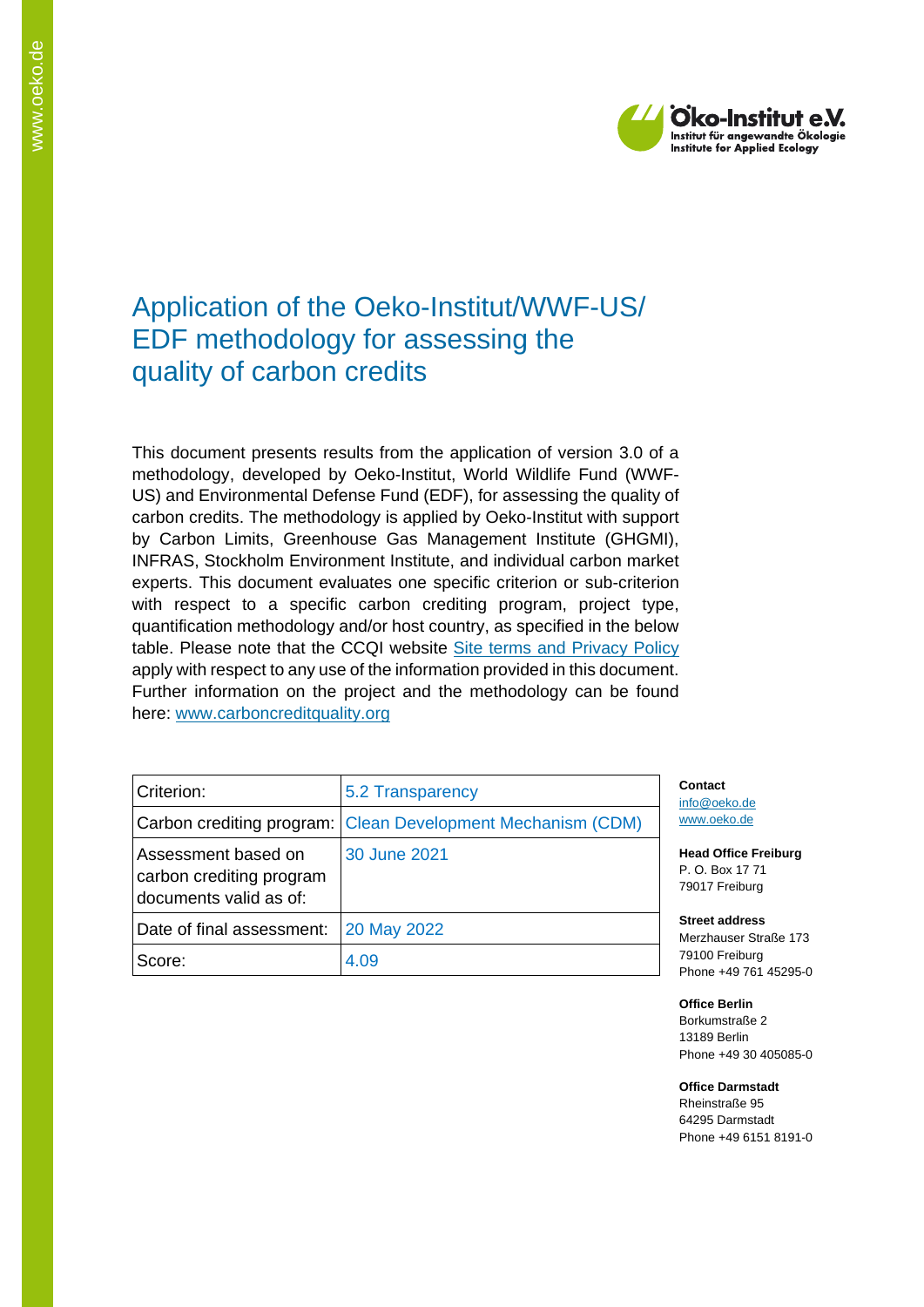# **Assessment**

# **Indicator 5.2.1**

### **Relevant scoring methodology provisions**

"The program makes publicly available on its website the names and affiliations of all non-staff individuals or organizations serving in a professional capacity to support the administration of the program (e.g., members of the Board, advisory groups or expert committees)."

### **Information sources considered**

- 1 Program website [\(https://cdm.unfccc.int/EB/index.html\)](https://cdm.unfccc.int/EB/index.html), last accessed on 24 June 2021.
- 2 Program website: [\(https://cdm.unfccc.int/Panels/index.html\)](https://cdm.unfccc.int/Panels/index.html), last accessed on 24 June 2021.

### **Relevant carbon crediting program provisions**

The websites sourced provide information relevant to the indicator.

### **Assessment outcome**

Yes (1 Point).

# **Justification of assessment**

The program website lists the names of all Executive Board members and other relevant bodies, including the Methodologies Panel, the Accreditation Panel, the Registration and Issuance Team, the Afforestation and Reforestation Working Group, and the Carbon Capture and Storage Working Group. The members of each body are identified on these website pages that link to a brief description of their background and current employment and any financial interests.

# **Indicator 5.2.2**

## **Relevant scoring methodology provisions**

"Minutes of Board of Directors or Trustees meetings are publicly available on the program's website."

- 1 Decision 3/CMP.1: Modalities and procedures for a clean development mechanism as defined in Article 12 of the Kyoto Protocol. ANNEX Modalities and procedures for a clean development mechanism. Available at [https://cdm.unfccc.int/Reference/COPMOP/08a01\\_abbr.pdf.](https://cdm.unfccc.int/Reference/COPMOP/08a01_abbr.pdf)
- 2 Program website [\(https://cdm.unfccc.int/EB/index.html\)](https://cdm.unfccc.int/EB/index.html), last accessed on 24 June 2021.
- 3 Decision 4/CMP.1 Guidance relating to the clean development mechanism. ANNEX I Rules of procedure of the Executive Board of the clean development mechanism. Available at [https://cdm.unfccc.int/Reference/COPMOP/08a01\\_abbr.pdf.](https://cdm.unfccc.int/Reference/COPMOP/08a01_abbr.pdf)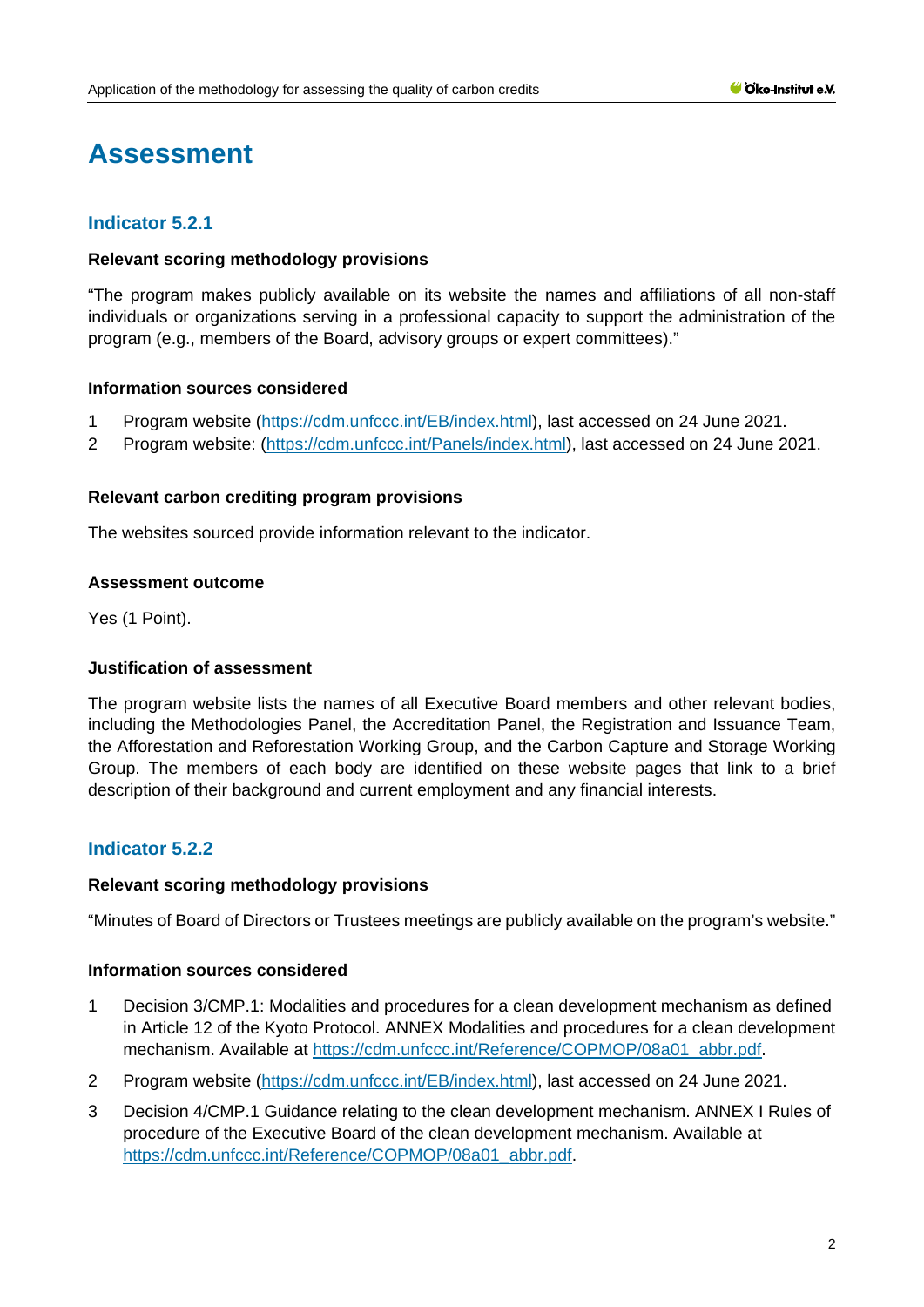### **Relevant carbon crediting program provisions**

- Provision 1 Source 1, Para.17, p.10: "The full text of all decisions of the Executive Board shall be made publicly available. The working language of the Executive Board shall be English. Decisions shall be made available in all six official languages of the United Nations."
- Provision 2 Source 3, Rule 26, p.37: "Subject to the need to protect confidential information, the principle of transparency should apply to all the work of the Executive Board, encompassing the timely public availability of documentation and channels through which external comments by all Parties and all UNFCCC accredited observers and stakeholders can be submitted for consideration by the Board. The posting of the Board's meetings on the Internet is one way to ensure transparency."

### **Assessment outcome**

Yes (1 Point).

### **Justification of assessment**

Executive Board meeting reports are publicly available on the website and in the EB Meeting Archive.

# **Indicator 5.2.3**

### **Relevant scoring methodology provisions**

"The conflict of interest provisions identified in indicator 5.1.5 for non-staff individuals serving in a professional capacity to support the administration of the program (e.g., members of the Board, advisory groups or expert committees) and the code of conduct for staff and registry administrators identified in indicators 5.1.6 are publicly available on the program's website."

- 1 Decision 3/CMP.1: Modalities and procedures for a clean development mechanism as defined in Article 12 of the Kyoto Protocol. ANNEX Modalities and procedures for a clean development mechanism. Online available at: [https://cdm.unfccc.int/Reference/COPMOP/08a01\\_abbr.pdf.](https://cdm.unfccc.int/Reference/COPMOP/08a01_abbr.pdf)
- 2 Procedure: Development, revision and clarification of baseline and monitoring methodologies and methodological tools. CDM-EB70-A36-PROC. Version 02.1. Document issued on 01 September 2017. Online available at: [https://cdm.unfccc.int/sunsetcms/storage/contents/stored-file-](https://cdm.unfccc.int/sunsetcms/storage/contents/stored-file-20170830140938685/Meth_proc09.pdf)[20170830140938685/Meth\\_proc09.pdf.](https://cdm.unfccc.int/sunsetcms/storage/contents/stored-file-20170830140938685/Meth_proc09.pdf)
- 3 Procedure: Development, revision and clarification of baseline and update of standardized baselines. CDM-EB70-A36-PROC. Version 06.0. Document issued on 14 December 2020. Online available at: [https://cdm.unfccc.int/sunsetcms/storage/contents/stored-file-](https://cdm.unfccc.int/sunsetcms/storage/contents/stored-file-20201215164053232/meth_proc07.pdf)[20201215164053232/meth\\_proc07.pdf.](https://cdm.unfccc.int/sunsetcms/storage/contents/stored-file-20201215164053232/meth_proc07.pdf)
- 4 Standard Code of conduct. EB69 Annex01. Version 02.0, document issued on 13 September 2012. Online available at: [https://cdm.unfccc.int/Reference/Standards/meth/gov\\_stan01.pdf.](https://cdm.unfccc.int/Reference/Standards/meth/gov_stan01.pdf)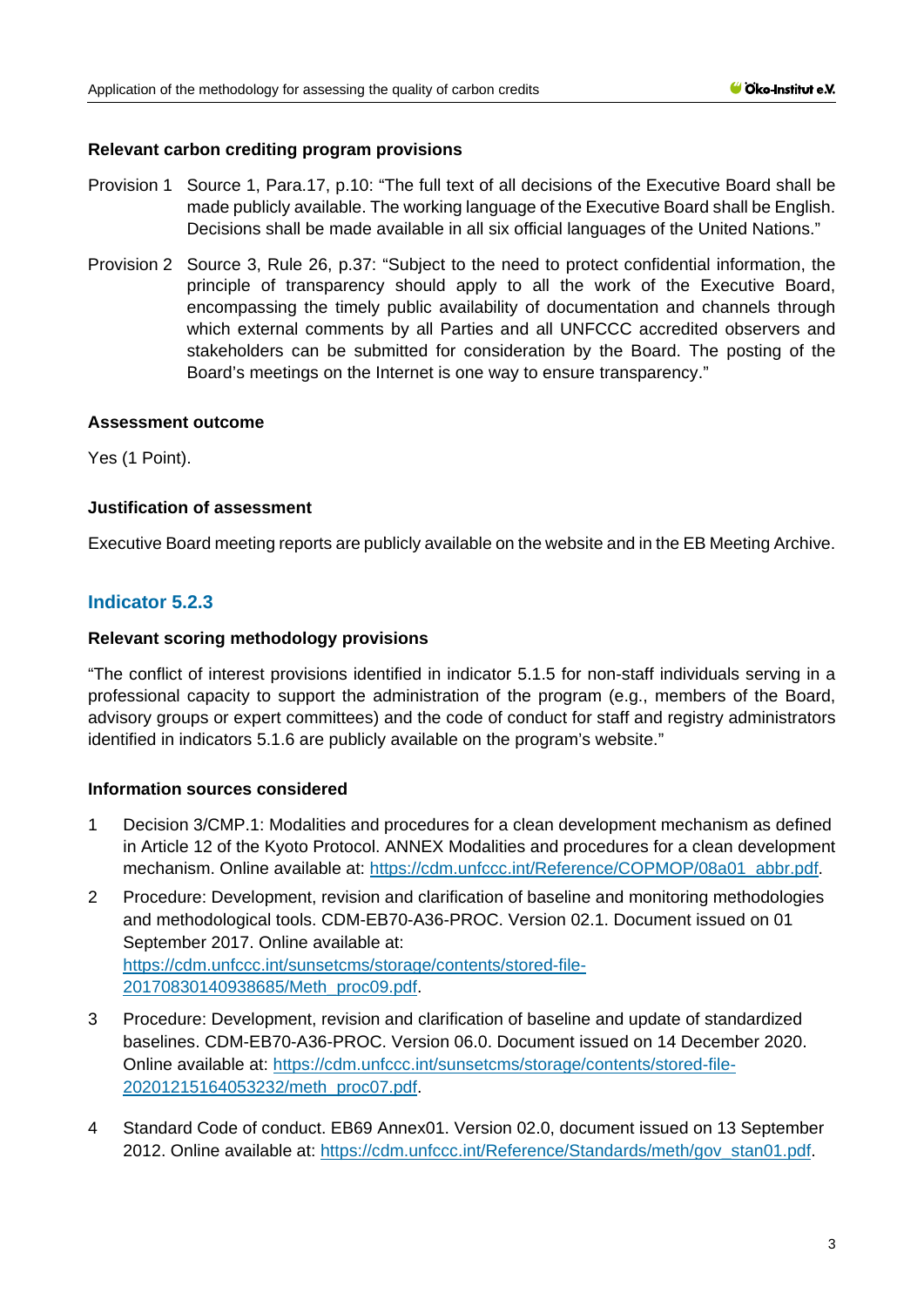## **Relevant carbon crediting program provisions**

Provision 1 Source 1, Para.27, p.12: "A designated operational entity shall: […]

(d) Demonstrate that it, and its subcontractors, have no real or potential conflict of interest with the participants in the CDM project activities for which it has been selected to carry out validation or verification and certification functions."

Provision 2 Source 2, Para.8, p.9: "Members, including alternate members, of the Executive Board shall: […]

> (e) [t]ake a written oath of service witnessed by the Executive Secretary of the UNFCCC or his/her authorized representative before assuming his or her duties.

> (f) [h]ave no pecuniary or financial interest in any aspect of a CDM project activity or any designated operational entity;"

- Provision 3 Source 2, Para.4, p.4: "This procedure defines the processes for the development of new methodologies and methodological tools for the revision of approved methodologies and methodological tools, and for the provision of clarifications of approved methodologies and methodological tools."
- Provision 4 Source 4, Para.1, p.1: "Each member and alternate member of the Executive Board of the CDM will: […]

(d): Exercise personal discretion in deciding whether s/he has a real or perceived conflict with respect to any matter under consideration by the Board and take appropriate action, which may include remaining silent and/or leaving the room during deliberations and decisions of the Board, and disclose to the Board any actual or perceived conflicts of interest of a direct or indirect nature of which s/he is aware and which s/he believes could compromise in any way the reputation or performance of the Board;"

- Provision 5 Source 4, Para.2, p.1: "A "conflict of interest" refers to any current professional, financial or other interest which could:
	- i) significantly impair the individual's objectivity in carrying out his or her duties and responsibilities for the Board, or
	- ii) create an unfair advantage for any person or organization.

For the purposes of this code, circumstances that could lead a reasonable person to question an individual's objectivity, or whether an unfair advantage has been created, constitute a potential conflict of interest."

#### **Assessment outcome**

No (0 Points).

# **Justification of assessment**

The publicly available program provisions provide the conflict of interest statement but it is only identified as a requirement for Executive Board (EB) members and alternative members to the EB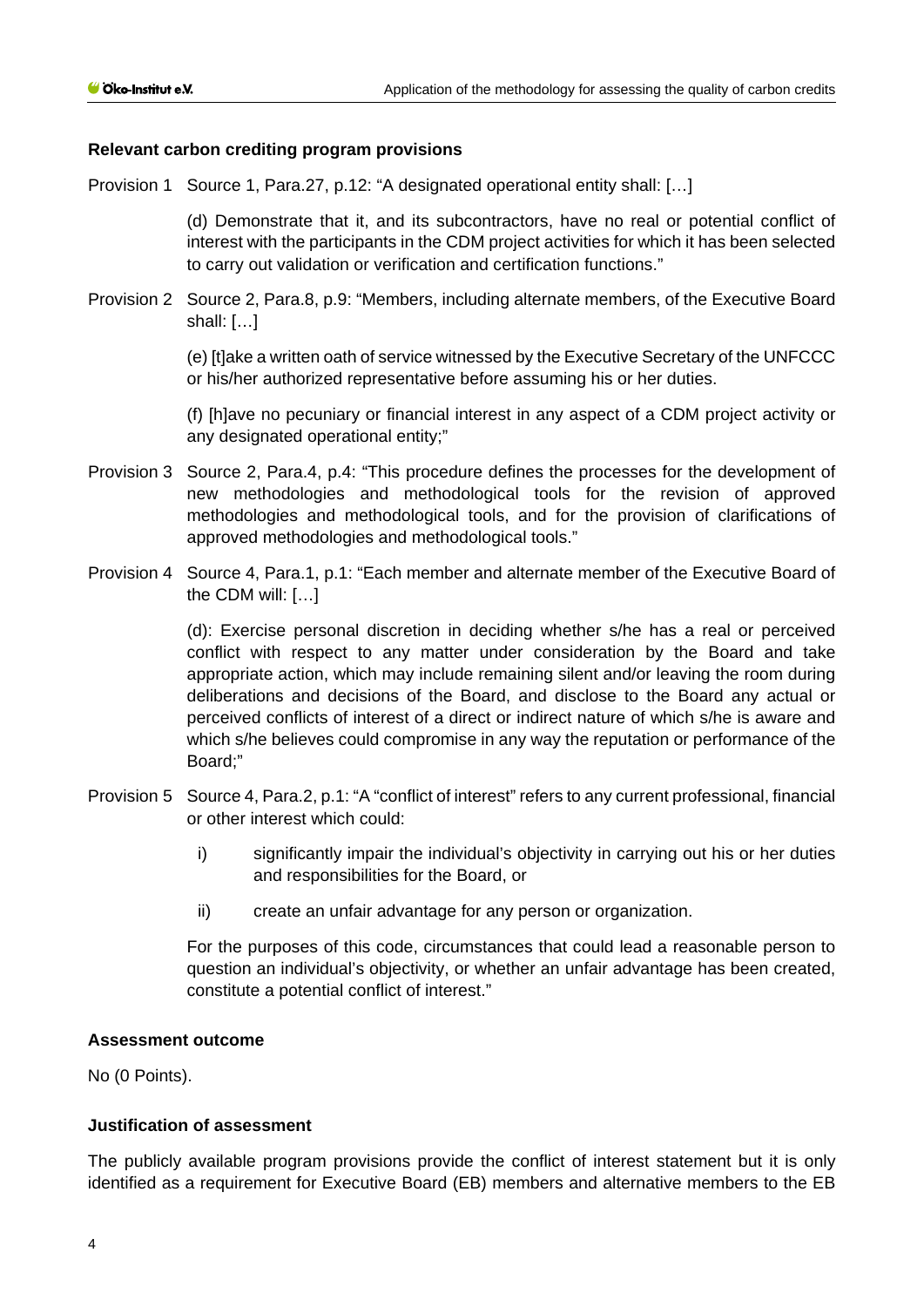and does not include members of technical or expert committees. The indicator is therefore not fulfilled.

# **Indicator 5.2.4**

#### **Relevant scoring methodology provisions**

"The program defines and publicly discloses the level at which activities are allowed under the program (e.g., project-based, program of activities, etc.) and scope of eligible activities (e.g., which sectors, project types, or geographic locations are or are not included within the scope of the program)."

### **Information sources considered**

- 1 Program website: CDM Methodologies (https://cdm.unfccc.int/methodologies/index.html), last accessed on 17 February 2022.
- 2 CDM project standard for project activities. CDM-EB93-A04-STAN. Version 02.0. Document issued on 29 November 2018. Online available at: [https://cdm.unfccc.int/sunsetcms/storage/contents/stored-file-](https://cdm.unfccc.int/sunsetcms/storage/contents/stored-file-20181221092046526/Reg_stan04v02.pdf)[20181221092046526/Reg\\_stan04v02.pdf.](https://cdm.unfccc.int/sunsetcms/storage/contents/stored-file-20181221092046526/Reg_stan04v02.pdf)
- 3 CDM project standard for programmes of activities. CDM-EB93-A04-STAN. Version 02.0. Document issued on 29 November 2018. Online available at: [https://cdm.unfccc.int/sunsetcms/storage/contents/stored-file-](https://cdm.unfccc.int/sunsetcms/storage/contents/stored-file-20181221092036152/Reg_stan03v02.pdf)[20181221092036152/Reg\\_stan03v02.pdf.](https://cdm.unfccc.int/sunsetcms/storage/contents/stored-file-20181221092036152/Reg_stan03v02.pdf)
- 4 Procedure: Development, revision and clarification of baseline and monitoring methodologies and methodological tools. CDM-EB70-A36-PROC. Version 02.1. Online available at: [https://cdm.unfccc.int/sunsetcms/storage/contents/stored-file-](https://cdm.unfccc.int/sunsetcms/storage/contents/stored-file-20170830140938685/Meth_proc09.pdf)[20170830140938685/Meth\\_proc09.pdf.](https://cdm.unfccc.int/sunsetcms/storage/contents/stored-file-20170830140938685/Meth_proc09.pdf)

# **Relevant carbon crediting program provisions**

- Provision 1 Source 2, para.9, p.20: "While designing as well as implementing and monitoring a CDM project activity, the project participants shall consider and use any applicable standards, methodologies, standardized baselines, methodological tools, guidelines and other regulatory documents adopted by the CMP or the Board in accordance with this standard."
- Provision 2 Source 2, para.34, p.11: "The project participants shall determine the type of the CDM project activity they intend to design and implement from the following:
	- (a) Large-scale project activity;
	- (b) Small-scale project activity;
	- (c) Large-scale A/R project activity;
	- (d) Small-scale A/R project activity;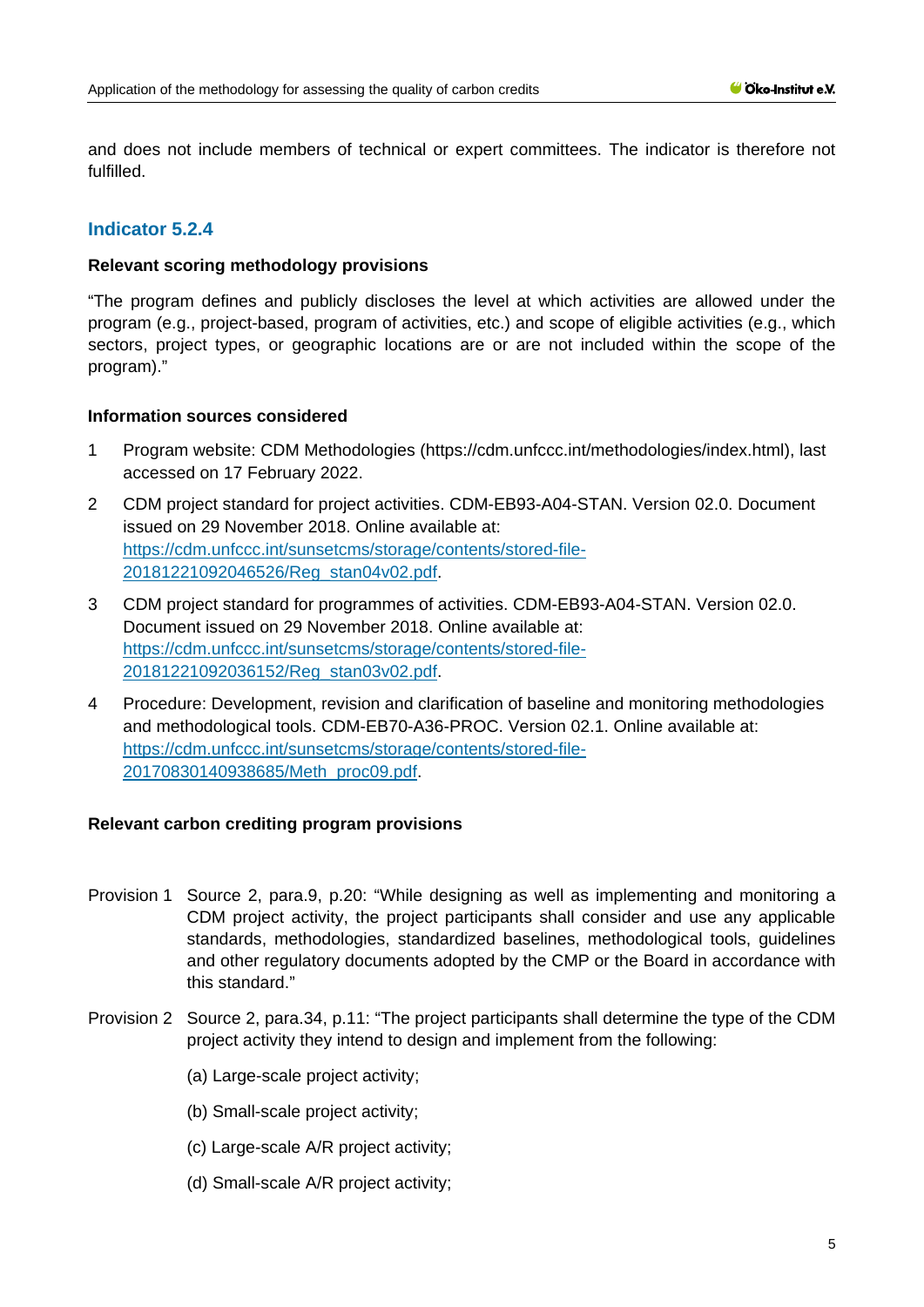(e) CCS project activity."

- Provision 3 Source 3, para.20, p.9: "While designing as well as implementing and monitoring a CDM PoA, the coordinating/managing entity shall consider and use any applicable standards, methodologies, standardized baselines, methodological tools, guidelines and other regulatory documents adopted by the CMP or the Board3 in accordance with this standard."
- Provision 4 Source 3, para. 31, p.10: "The coordinating/managing entity shall determine the type of CDM PoA it intends to design and implement from the following:
	- (a) PoA that will include only large-scale and/or small-scale non-A/R CPAs;
	- (b) PoA that will include only large-scale and/or small-scale A/R CPAs (hereinafter

referred to as A/R PoA)."

### **Assessment outcome**

Yes (1 Point).

### **Justification of assessment**

Under the CDM, project-based and programmes of activities are allowed (Source 2 and 3). Provision 1 and 2 state that project activities must be implemented in accordance with applicable methodologies and what project types are eligible. Provision 3 and 4 are the respective provisions for programs of activities. The program website (Source 1) provides for a list of sectoral scopes covered by the CDM and the applicable methodologies. Each methodology defines the eligible activities for using the respective methodology and limits the scope of those activities. Additionally, Source 4 describes the development and approval process of methodologies to ensure that the methodologies abide by the programmatic rules.

# **Indicator 5.2.5**

#### **Relevant scoring methodology provisions**

"The normative program documents are publicly available on the program's website"

Notes: In the definitions section the Methodology for assessing the quality of carbon credits defines normative program documents as follows: "The documents adopted under a carbon crediting program that specify requirements, procedures, and administrative and operational aspects of the program. This typically includes standards, (such as quantification methodologies), procedures, manuals, guidance documents, and forms."

- 1 Program website [\(https://cdm.unfccc.int/Reference/index.html\)](https://cdm.unfccc.int/Reference/index.html), last accessed on 24 June 2021.
- 2 Decision 4/CMP.1 Guidance relating to the clean development mechanism. ANNEX I Rules of procedure of the Executive Board of the clean development mechanism. Available at [https://cdm.unfccc.int/Reference/COPMOP/08a01\\_abbr.pdf.](https://cdm.unfccc.int/Reference/COPMOP/08a01_abbr.pdf)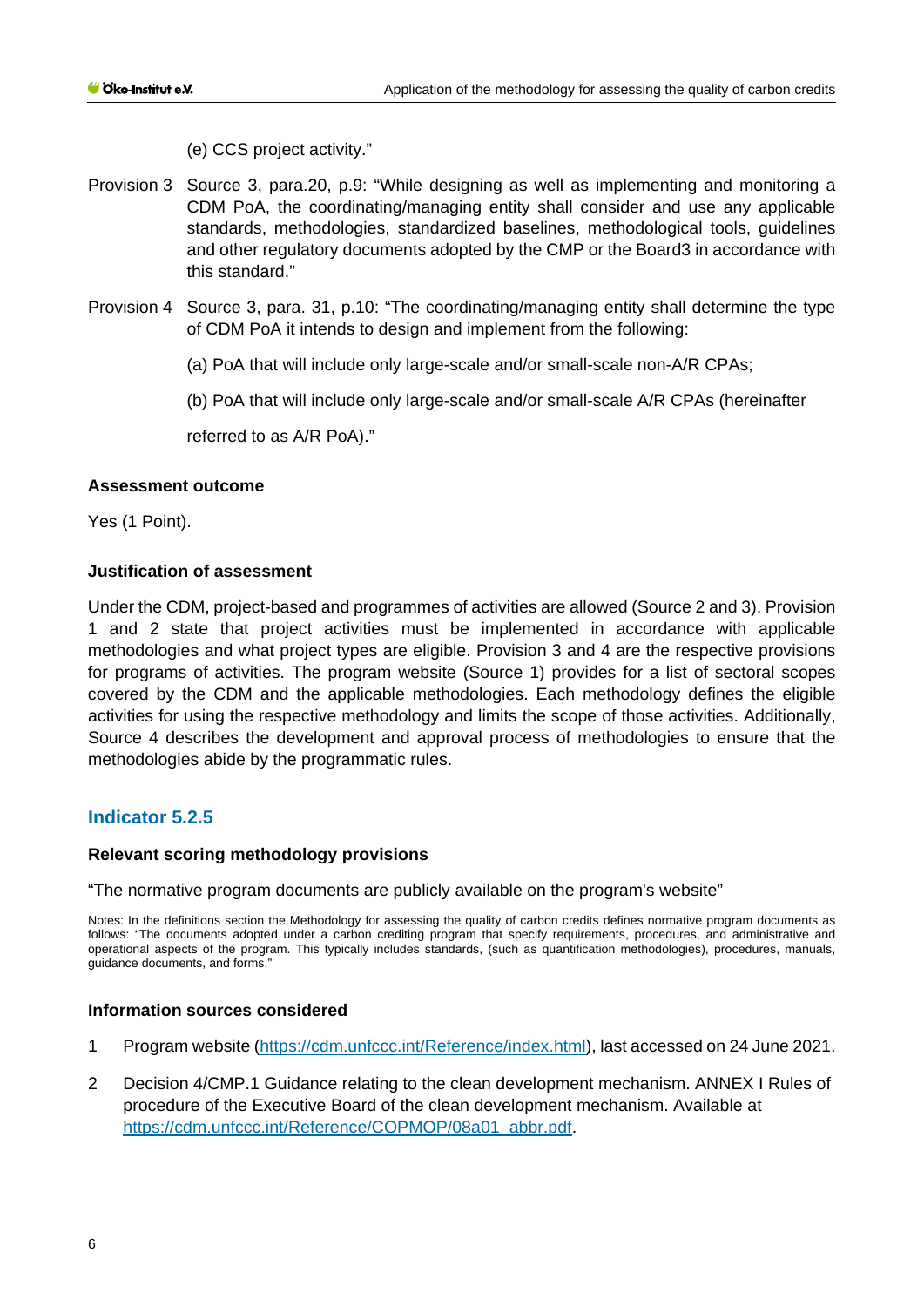3 Decision 3/CMP.1: Modalities and procedures for a clean development mechanism as defined in Article 12 of the Kyoto Protocol. ANNEX Modalities and procedures for a clean development mechanism. Available at [https://cdm.unfccc.int/Reference/COPMOP/08a01\\_abbr.pdf.](https://cdm.unfccc.int/Reference/COPMOP/08a01_abbr.pdf)

## **Relevant carbon crediting program provisions**

- Provision 1 Source 2, Rule 26, p.38: "Subject to the need to protect confidential information, the principle of transparency should apply to all the work of the Executive Board, encompassing the timely public availability of documentation and channels through which external comments by all Parties and all UNFCCC accredited observers and stakeholders can be submitted for consideration by the Board. The posting of the Board's meetings on the Internet is one way to ensure transparency."
- Provision 3 Source 3, Para.17, p.10: "The full text of all decisions of the Executive Board shall be made publicly available. The working language of the Executive Board shall be English. Decisions shall be made available in all six official languages of the United Nations."

### **Assessment outcome**

Yes (2 Points).

# **Justification of assessment**

Provision 3 shows that the full text of decisions by the CDM Executive Board needs to be made publicly available. On the website of the CDM, all normative and regulatory documents are available (Source 1).

# **Indicator 5.2.6**

# **Relevant scoring methodology provisions**

"Input received through public consultations relating to material program updates (e.g., new or updated normative program documents) is documented and the program reports back to the public on how raised issues were addressed."

- 1 Procedure: Direct communication with stakeholders. CDM-EB62-A15-PROC. Version 02.0. Document issued on 20 February 2015. Online available at: [https://cdm.unfccc.int/sunsetcms/storage/contents/stored-file-](https://cdm.unfccc.int/sunsetcms/storage/contents/stored-file-20150224183036545/eb_proc03.pdf)[20150224183036545/eb\\_proc03.pdf.](https://cdm.unfccc.int/sunsetcms/storage/contents/stored-file-20150224183036545/eb_proc03.pdf)
- 2 Procedure: Development, revision and clarification of baseline and monitoring methodologies and methodological tools. CDM-EB70-A36-PROC. Version 02.1. Online available at: [https://cdm.unfccc.int/sunsetcms/storage/contents/stored-file-](https://cdm.unfccc.int/sunsetcms/storage/contents/stored-file-20170830140938685/Meth_proc09.pdf)[20170830140938685/Meth\\_proc09.pdf.](https://cdm.unfccc.int/sunsetcms/storage/contents/stored-file-20170830140938685/Meth_proc09.pdf)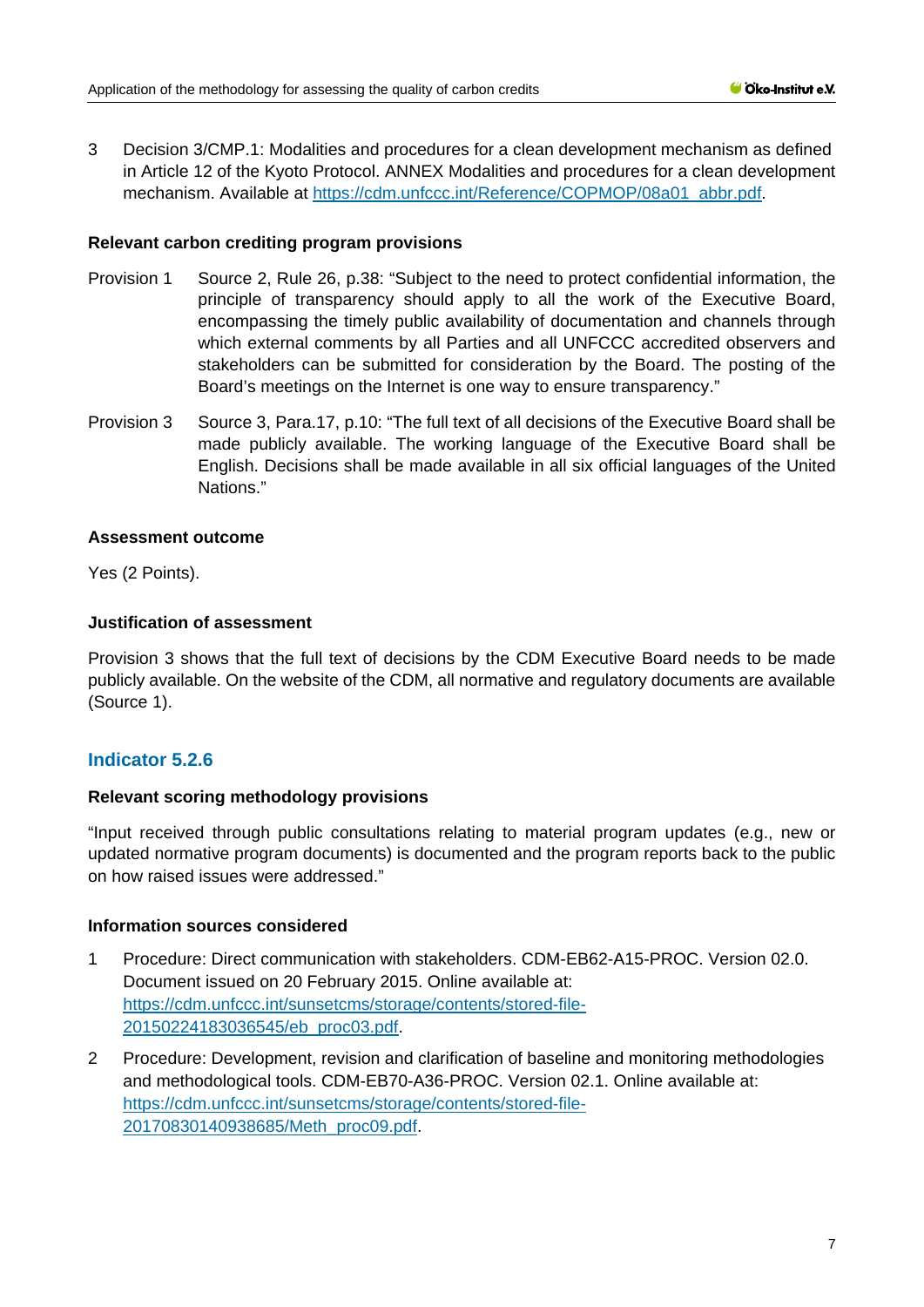#### **Relevant carbon crediting program provisions**

Provision 1 Source 1, Para.33 and 34, p.7-8: "When preparing a new regulatory document or a major revision of an existing document that has a significant impact on stakeholders, the secretariat, on behalf of the Board, shall:

> (a) Launch a call for input to seek the views of stakeholders on the areas to be covered/revised in the document and the concerns that it should address; and/or

> (b) Organize a workshop, including that for practitioners, to have the views of stakeholders. [..]

> Once inputs are received from stakeholders, whether from a call for inputs or from a consultation workshop, the secretariat shall consider the inputs with a focus on matters related to the topic under consultation. The secretariat shall prepare a summary of the inputs received and the status of their consideration:

> (a) Where an input has been incorporated into a regulatory document: how and where it has been reflected;

> (b) Where an input has not been incorporated into a regulatory document: justification of why the particular input was not incorporated;

> (c) Where an input is still being considered in ongoing work on a regulatory document: identification of which regulatory document is expected to take into account the particular input and relevant estimated timelines where appropriate."

- Provision 2 Source 1, Para.59, p.11: "Stakeholders may initiate process-based communications with the Board in accordance with defined steps in a dedicated procedure for a specific CDM process for a specific case. The processes for such communications include, but are not limited to: (a) The CDM project cycle process including the withdrawal of letter of approval (LoA); (b) The CDM registry; (c) The CDM accreditation; or (d) The development, revision, update or clarification of baseline and monitoring methodology, methodological tool or standardized baseline."
- Provision 3 Source 1, Para.60, p.11: "Examples of channels and modalities of process-based communications are contained in the attachment."
- Provision 4 Source 1, Para.61, p.11: "The secretariat shall prepare an annual report on all communications received through the dedicated interface on the UNFCCC CDM website and inputs received during workshops and events, in relation to: (a) The number and type of stakeholder inputs; (b) The issues addressed in these communications; (c) Statistics on responses (type/outcome/timelines) provided to these inputs; (d) The impact of the stakeholder inputs on the regulatory framework and/or operations of the CDM."
- Provision 5 Source 1, Para.46, p.9: "Stakeholders may communicate to the secretariat. The secretariat shall maintain a dedicated interface on the UNFCCC CDM website to receive communications from stakeholders.

The secretariat should respond to a communication addressed to the secretariat as soon as possible and within 15 days of its receipt. The secretariat's responses are not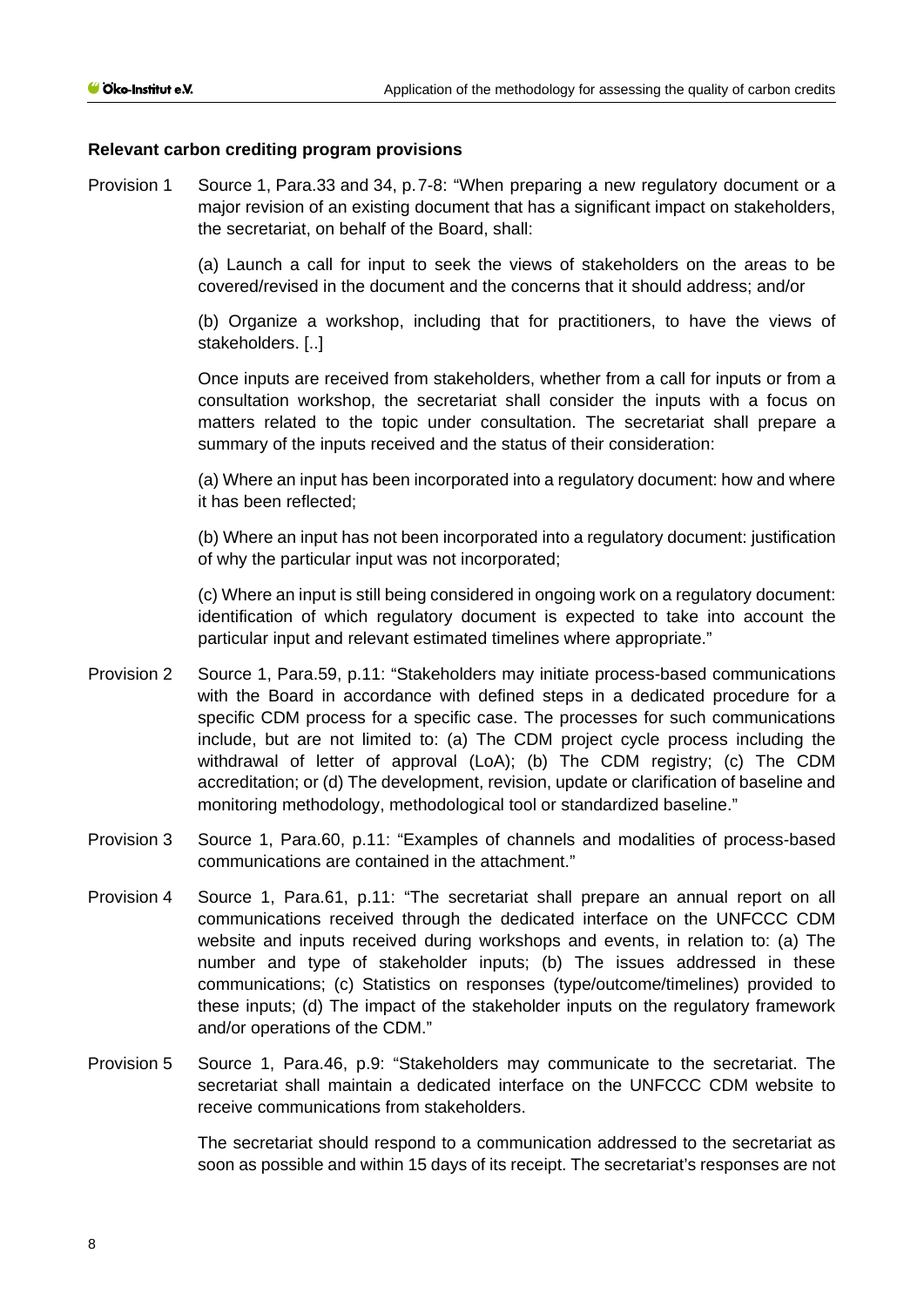endorsed by the Board, and the content of the communication or response will not be published on the UNFCCC CDM website."

- Provision 6 Source 1, Para.47, p.9: "All responses provided by the secretariat through this process shall bear a disclaimer stating that the responses shall not supersede or preempt decisions and regulations of the Board, or the validation/verification opinions of DOEs on specific CDM project activities or PoAs."
- Provision 7 Source 1, Para.48, p.9 "A communication directed to the secretariat may be redirected to the Board track referred to in section 3.2.3 below if the secretariat finds that it requires the attention of or further guidance from the Board. If the secretariat decides to do so, it shall inform the submitter and provide a justification for redirecting the communication to the Board."
- Provision 8 Source 2, Para.43, p.11: "The secretariat shall make the draft recommendation to the Board publicly available on the UNFCCC CDM website for global stakeholder consultation. The duration of the period for submission of comments for the global stakeholder consultation shall be 15 days. After this period, the secretariat shall make all comments received publicly available on the UNFCCC CDM website."
- Provision 9 Source 2, Para.44, p.11: "The relevant methodological panel or working group shall finalize the recommendation to the Board on the draft new methodology or methodological tool taking into account the comments received in the global stakeholder consultation, and publish it in its corresponding meeting report. For a draft new methodological tool, the recommendation shall also include a list of the existing approved methodologies that would need to be revised due to the effectiveness of the new methodological tool. The secretariat shall place the recommendation to the Board on the agenda of the next Board meeting."

#### **Assessment outcome**

Yes (1 Point).

#### **Justification of assessment**

Public stakeholder comments may be requested by the CDM through various processes and the CDM responds to received comments and as identified in the provisions makes the comments public including how these comments were addressed through published summary reports, publishing comments on their website, and/or through annual reports.

# **Indicator 5.2.7**

#### **Relevant scoring methodology provisions**

"The program clearly distinguishes mandatory requirements from recommendations and guidance (e.g., by uniformly applying "shall" for mandatory requirements and "should" for recommendations or guidance throughout its normative program documents)."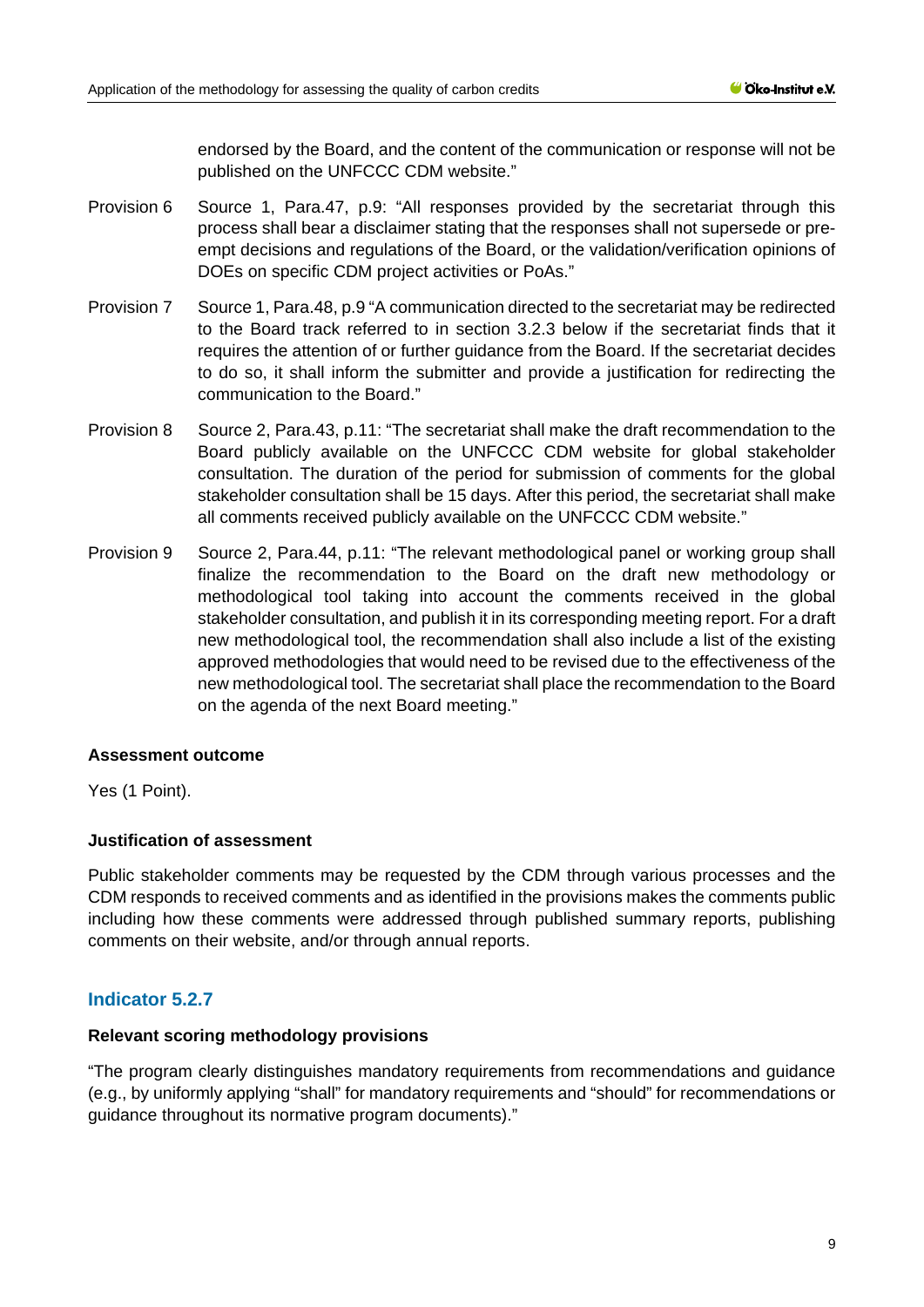## **Information sources considered**

- 1 Program website: Reference / Documentation, See figure "CDM Decision & documentation framework" [\(https://cdm.unfccc.int/Reference/index.html\)](https://cdm.unfccc.int/Reference/index.html), last accessed on 9 June 2021.
- 2 CDM Executive Board decision and documentation framework. Version 04.0. Online available at: [https://cdm.unfccc.int/sunsetcms/storage/contents/stored-file-](https://cdm.unfccc.int/sunsetcms/storage/contents/stored-file-20150529122719486/Info_Note02.pdf)[20150529122719486/Info\\_Note02.pdf.](https://cdm.unfccc.int/sunsetcms/storage/contents/stored-file-20150529122719486/Info_Note02.pdf)

### **Relevant carbon crediting program provisions**

Provision 1 Source 1, Website: "Clarifications:

- Standards: Mandatory level of attainment of performance and/ or specification
- Procedures: Mandatory steps to achieve CMP decisions or Board standards
- Tools: Means of demonstrating specific requirements in standards and procedures
- Guidelines: Supplemental information for satisfying requirements such as  $\mathcal{L}^{\text{max}}$ recommended approaches or best practice examples
- Supplementary documents: Information notes, forms, glossaries."

Provision 2 Source 2, Para.9, p.5: "The CDM body of documents includes:

- (a) Standards: Standards are designed to achieve a uniform approach to compliance with the CDM modalities and procedures. A standard describes mandatory levels of performance (policy standard) or provides mandatory specifications (methodological standard), and as such, is used as a reference point against which compliance is evaluated. Methodological standards include methodologies and methodological tools;
	- i. Methodologies: A baseline and monitoring methodology prescribes requirements to establish the baseline scenario, demonstrate additionality, define the project boundary and calculate and monitor emission reductions for CDM project activities and programme of activities;
	- ii. Methodological Tools: A methodological tool is used to calculate, determine, demonstrate, estimate, identify and/or test information relating to a CDM project activity or programme of activities. If a methodology refers to some or all components of a methodological tool, then the use of that tool is mandatory when applying that methodology.
- (b) Procedures: A procedure contains a mandatory series of actions that must be undertaken to demonstrate in a uniform and consistent way that the Board, the secretariat, project participants, DOEs and other stakeholders comply with the CDM modalities and procedures and the standards issued by the Board. Procedures relate to processes in the CDM project cycle and the operations of the Board and its support structure including, the rules of procedures of the Board and the terms of reference for the support structure;
- (c) Guidelines: A guideline contains supplemental information such as acceptable methods for satisfying requirements identified in standards or procedures, or instructions on how to fill out forms. Guidelines describe processes and are designed to promote a uniform approach to compliance with the applicable standards or procedures;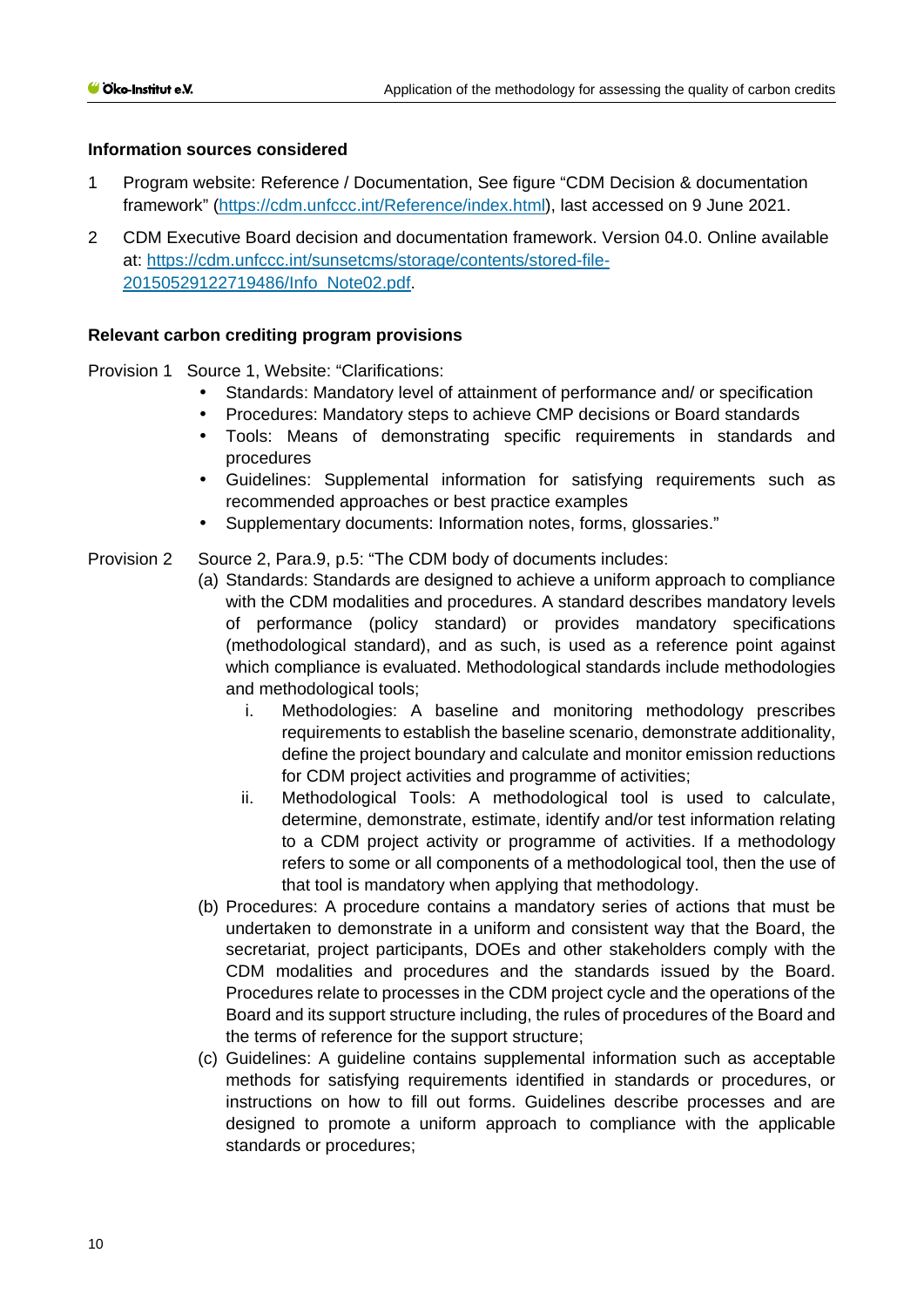- (d) Clarifications: A clarification is issued to alleviate confusion relating to the application of requirements in a standard or procedure. Two types of clarifications are issued by the Board:
	- i. Policy clarification: A clarification issued to alleviate confusion relating to the application of requirements in a policy standard or procedure. A policy clarification is published as an annex to the report of a Board meeting. It does not change the scope of the policy standard, procedure or requirements that it is clarifying. A policy clarification is transitory in nature, pending the subsequent revision1 of the related policy standard or procedure which takes into account and incorporates the clarification;
	- ii. Methodological clarification: A clarification issued in response to a project participant(s), DOE or other stakeholder wishing to seek clarification on the applicability of a methodology or a methodological tool. A methodological clarification is issued in accordance with the relevant procedure.
- (e) Ruling notes. A ruling note explains the rationale behind a negative decision (ruling) of the Board regarding, inter alia, accrediting an operational entity (DOE), registering a project activity or programme of activities or issuing certified emission reductions (CERs). Ruling notes are made available as annexes to Board meeting reports or directly on the UNFCCC CDM website in cases where the secretariat is mandated to produce such notes;
- (f) Information notes: An information note contains factual information on a particular subject matter relating to the CDM rules and requirements, the functioning of the Board and its support structure, or rulings of the Board. Information notes do not contain requirements and may be published as annexes to the Board meeting annotated agendas or reports, or directly on the UNFCCC CDM website in cases where the secretariat is mandated to produce such notes. Information notes include concept notes for developing or revising regulatory or operational documents, summary notes, performance monitoring notes, and other types of notes explaining or providing information.
- (g) Forms: Forms are used to facilitate the submission of data or information required in the CDM project cycle. A form contains pre-defined data fields to be filled in by project participants or AEs/DOEs. Completing and submitting forms is part of a mandatory series of actions (how to), required by the CDM modalities and procedures, or a standard or procedure issued by the Board. Forms do not contain requirements and are published directly on the UNFCCC CDM website;
- (h) Glossaries: A glossary is an alphabetical list of terms relating to the CDM issued by the Board to facilitate a common understanding of terminology used in Board documentation;
- (i) Recommendations: A recommendation is a document recommending, endorsing or supporting a course of action. Recommendations from panels or working groups to the Board are published as annexes to the meeting reports of the panels or working groups, or directly published on the UNFCCC CDM website. Recommendations from the Board to the CMP may be published as annexes to the meeting reports of the Board and are included in the Board's annual report to the CMP."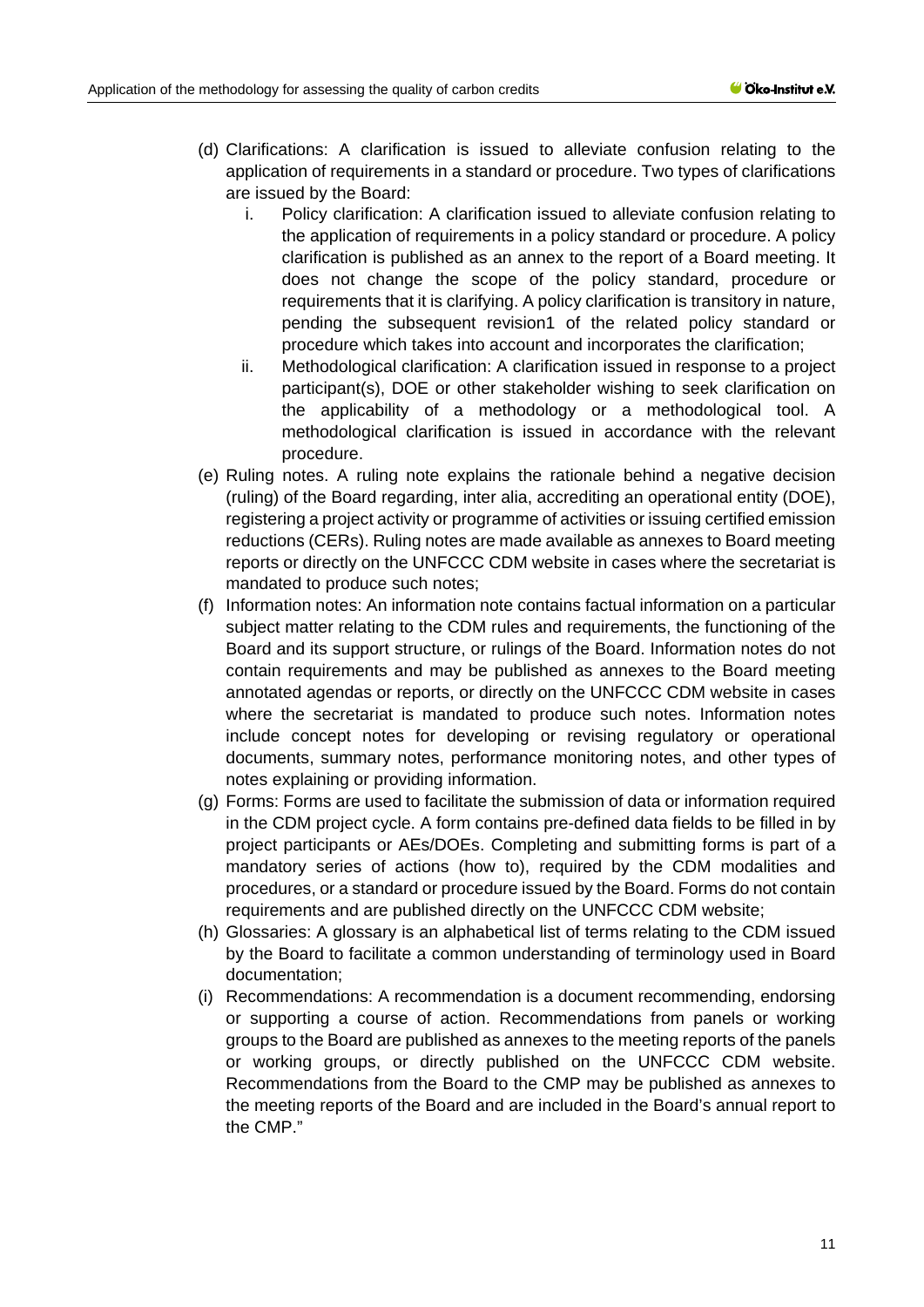## **Assessment outcome**

Yes (1 Point).

# **Justification of assessment**

Provision 2 defines the CDM document types and provides a clear distinction between mandatory requirements and guidance.

# **Indicator 5.2.8**

# **Relevant scoring methodology provisions**

"The program´s registry and project database are publicly accessible through the program's website. The registry includes for each carbon credit information on its status (active or cancelled), its serial number, and its issuance date. The project database includes detailed information on each credited activity, including all documentation required for the approval of the activity (e.g., project design documents, auditing reports, and supporting documentation), and all documentation required for the issuance of carbon credits (e.g., monitoring reports including reproducible emission reductions and/or removal calculations, auditing reports, and supporting documentation)."

# **Information sources considered**

- 1 Program website: Project search [\(https://cdm.unfccc.int/Projects/projsearch.html\)](https://cdm.unfccc.int/Projects/projsearch.html), last accessed on 25 June 2021.
- 2 Decision 3/CMP.1: Modalities and procedures for a clean development mechanism as defined in Article 12 of the Kyoto Protocol. ANNEX Modalities and procedures for a clean development mechanism. Available at [https://cdm.unfccc.int/Reference/COPMOP/08a01\\_abbr.pdf.](https://cdm.unfccc.int/Reference/COPMOP/08a01_abbr.pdf)
- 3 Program website: Issuance of CERs [\(https://cdm.unfccc.int/Issuance/cers\\_iss.html\)](https://cdm.unfccc.int/Issuance/cers_iss.html), last accessed on 25 June 2021.

# **Relevant carbon crediting program provisions**

Provision 1 Source 2, Para.5, p.8: "The Executive Board shall supervise the CDM, under the authority and guidance of the COP/MOP, and be fully accountable to the COP/MOP. In this context, the Executive Board shall:(m) Develop and maintain a publicly available database of CDM project activities containing information on registered project design documents, comments received, verification reports, its decisions as well as information on all CERs issued;"

#### **Assessment outcome**

Yes (1 Point).

# **Justification of assessment**

The project search on the CDM homepage (Source 1) lists all CDM projects in any phase of the registration process. For each project detailed information on the project documentation, such as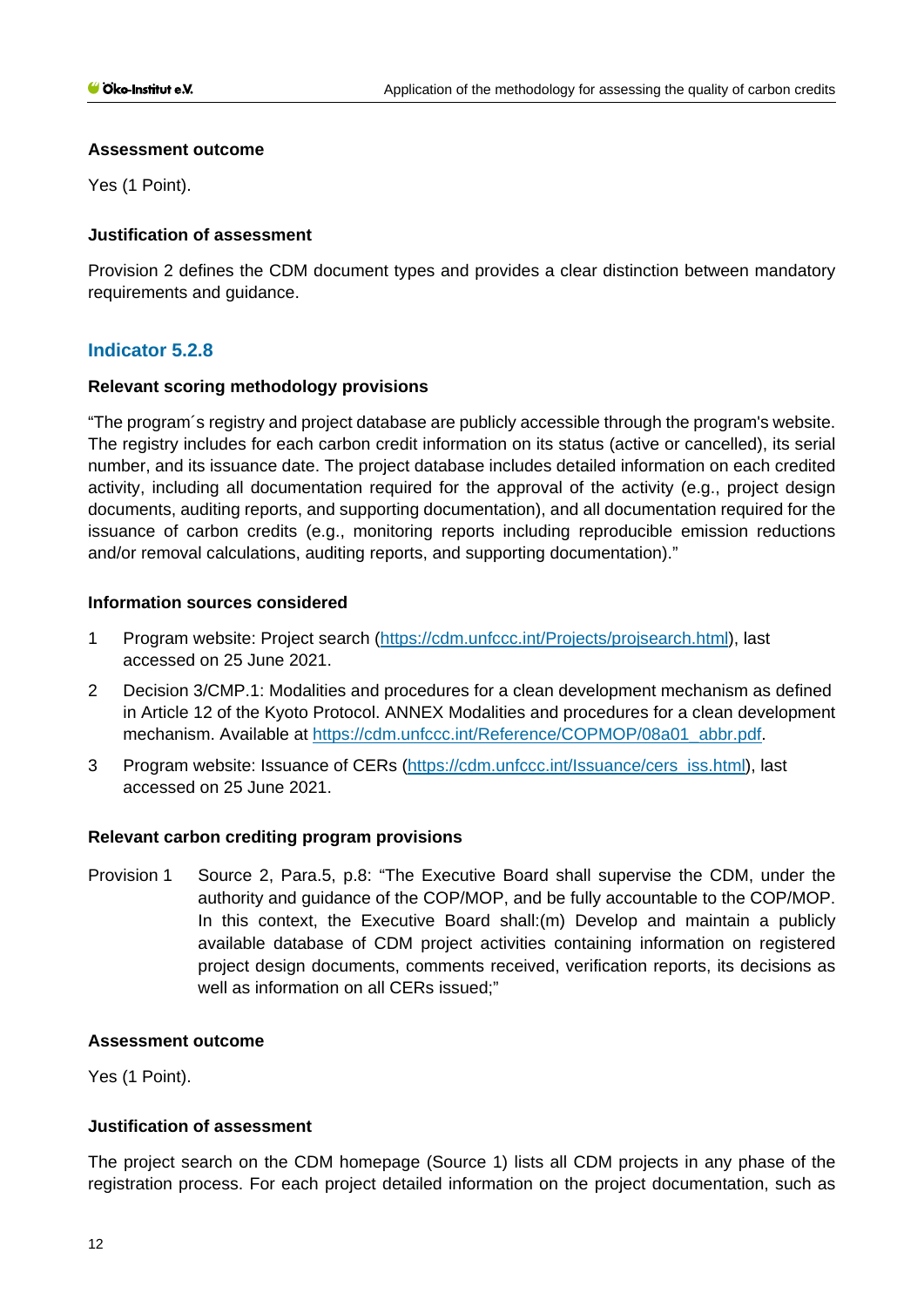project design documents, monitoring reports, auditing reports, and supporting documents which constitute all documents required to reproduce emission reduction or removal calculations are made available.

# **Indicator 5.2.9**

#### **Relevant scoring methodology provisions**

"The program requires that all relevant non-confidential project documentation, including reports from validation and verification entities, be disclosed. The program defines what information would qualify as "confidential"."

#### **Information sources considered**

- 1 CDM project standard for project activities. CDM-EB93-A04-STAN. Version 02.0. Document issued on 29 November 2018. Available at [https://cdm.unfccc.int/sunsetcms/storage/contents/stored-file-](https://cdm.unfccc.int/sunsetcms/storage/contents/stored-file-20181221092046526/Reg_stan04v02.pdf)[20181221092046526/Reg\\_stan04v02.pdf.](https://cdm.unfccc.int/sunsetcms/storage/contents/stored-file-20181221092046526/Reg_stan04v02.pdf)
- 2 Decision 3/CMP.1: Modalities and procedures for a clean development mechanism as defined in Article 12 of the Kyoto Protocol. ANNEX Modalities and procedures for a clean development mechanism. Available at [https://cdm.unfccc.int/Reference/COPMOP/08a01\\_abbr.pdf.](https://cdm.unfccc.int/Reference/COPMOP/08a01_abbr.pdf)
- 3 Decision 3/CMP.1: Modalities and procedures for a clean development mechanism as defined in Article 12 of the Kyoto Protocol. APPENDIX D Clean development mechanism registry requirements. Available at [https://cdm.unfccc.int/Reference/COPMOP/08a01\\_abbr.pdf.](https://cdm.unfccc.int/Reference/COPMOP/08a01_abbr.pdf)
- 4 Decision 3/CMP.1: Modalities and procedures for a clean development mechanism as defined in Article 12 of the Kyoto Protocol. ANNEX 1 Rules of procedure of the Executive Board of the clean development mechanism. Available at [https://cdm.unfccc.int/Reference/COPMOP/08a01\\_abbr.pdf.](https://cdm.unfccc.int/Reference/COPMOP/08a01_abbr.pdf)
- 5 CDM project cycle procedure for project activities. CDM-EB93-A06-PROC. Version 02.0. Document issued on 29 November 2018. Available at [https://cdm.unfccc.int/sunsetcms/storage/contents/stored-file-](https://cdm.unfccc.int/sunsetcms/storage/contents/stored-file-20181221092024737/PC_proc03v02.pdf)[20181221092024737/PC\\_proc03v02.pdf.](https://cdm.unfccc.int/sunsetcms/storage/contents/stored-file-20181221092024737/PC_proc03v02.pdf)
- 6 CDM project cycle procedure for programmes of activities. CDM-EB93-A09-PROC. Version 02.0. Document issued on 29 November 2018. Available at [https://cdm.unfccc.int/sunsetcms/storage/contents/stored-file-](https://cdm.unfccc.int/sunsetcms/storage/contents/stored-file-20181221092012422/PC_proc02v02.pdf)[20181221092012422/PC\\_proc02v02.pdf.](https://cdm.unfccc.int/sunsetcms/storage/contents/stored-file-20181221092012422/PC_proc02v02.pdf)

# **Relevant carbon crediting program provisions**

Provision 1 Source 1, Para.19, p.8: "Disclose sufficient and appropriate project activity-related information in a truthful manner to allow intended users to make decisions with reasonable confidence. Do not disclose proprietary or confidential information marked as such by project participants without the written consent of the provider of the information, except as required by national law. In this context, information used to determine additionality, to describe the baseline methodology and its application, and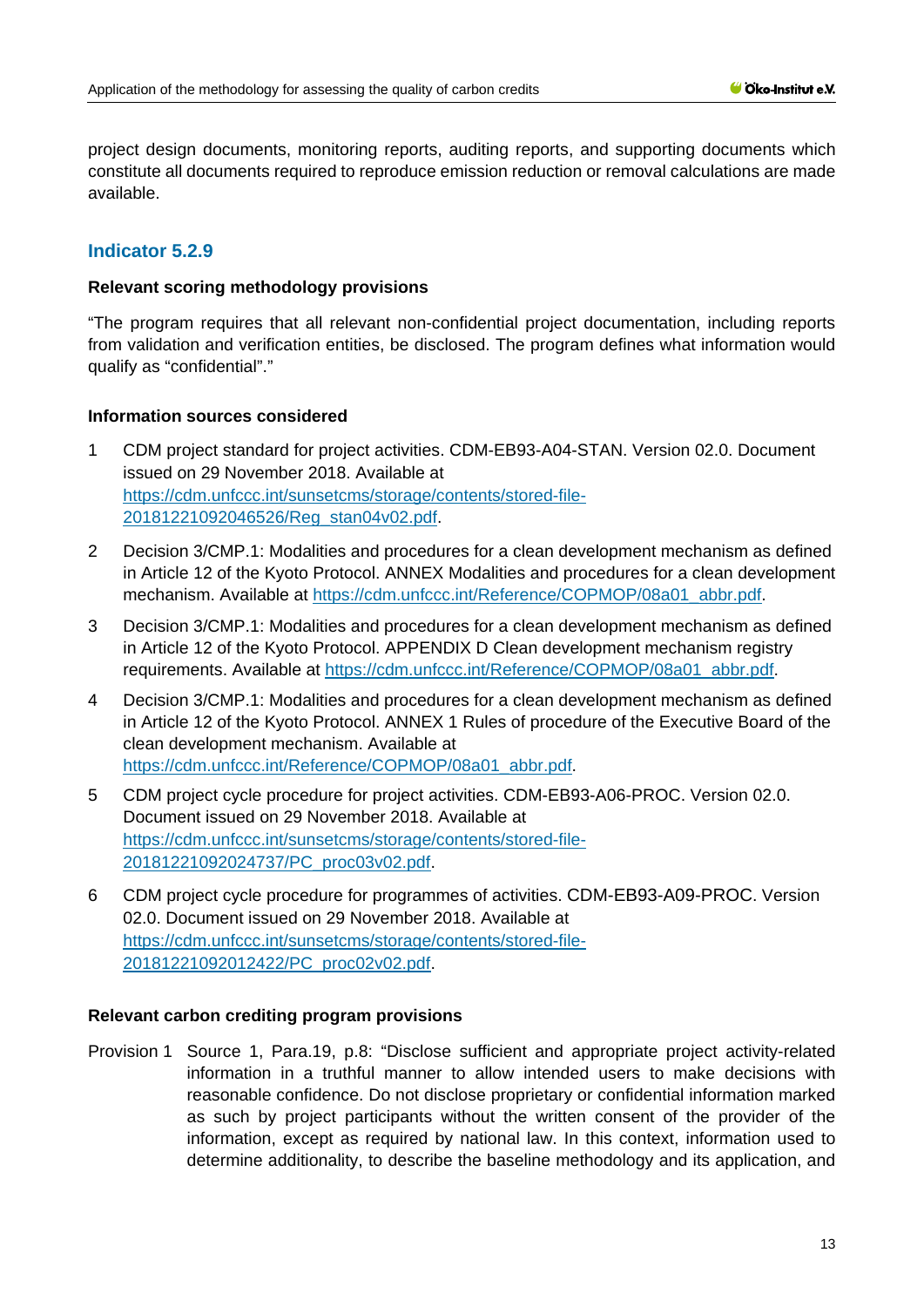to support an environmental impact assessment shall not be considered as proprietary or confidential."

- Provision 2 Source 2, Para.6, p.9: "Information obtained from CDM project participants marked as proprietary or confidential shall not be disclosed without the written consent of the provider of the information, except as required by national law. Information used to determine additionality as defined in paragraph 43 below, to describe the baseline methodology and its application, and to support an environmental impact assessment referred to in paragraph 37 (c) below, shall not be considered as proprietary or confidential."
- Provision 3 Source 2, Para.27, p.12: "A designated operational entity shall: […]

(h) Make information obtained from CDM project participants publicly available, as required by the Executive Board. Information marked as proprietary or confidential shall not be disclosed without the written consent of the provider of the information, except as required by national law. Information used to determine additionality as defined in paragraph 43 below, to describe the baseline methodology and its application, and to support an environmental impact assessment referred to in paragraph 37 (c) below, shall not be considered as proprietary or confidential."

Provision 4 Source 2, Para. 40, p.15: "The designated operational entity shall: […]

(b): In accordance with provisions on confidentiality contained in paragraph 27 (h) above, make publicly available the project design document;"

- Provision 5 Source 2, Para. 62, p.18: "In accordance with the provisions on confidentiality in paragraph 27 (h) above, the designated operational entity contracted by the project participants to perform the verification shall make the monitoring report publicly available."
- Provision 6 Source 3, Para. 9, p.28: "The CDM registry shall make non-confidential information publicly available and provide a publicly accessible user interface through the Internet that allows interested persons to query and view it."
- Provision 7 Source 4, VII. Committees, panels and working group, Para. 5: "Reports of committees, panels and working groups to the Executive Board shall be made publicly available, subject to confidentiality provisions."
- Provision 8 Source 5 & 6, Para.55,167,169; p.15 and 31: "The secretariat shall maintain a publicly available list of all submitted requests for deviation on the UNFCCC CDM website, excluding supporting documentation provided by the DOE as confidential. The secretariat shall make publicly available the schedule of processing the requests for deviation, including the expected date of commencement. The secretariat shall schedule the commencement of the processing of the requests for deviation in accordance with the secretariat's operational plans, that is, monthly quotas, which shall also incorporate any relevant instructions from the Board.

The secretariat may engage the DNAs of the Parties involved in the respective registered CDM project activity whenever issues resulting from insolvency and/or disputes over the designation of focal points are communicated to the secretariat. The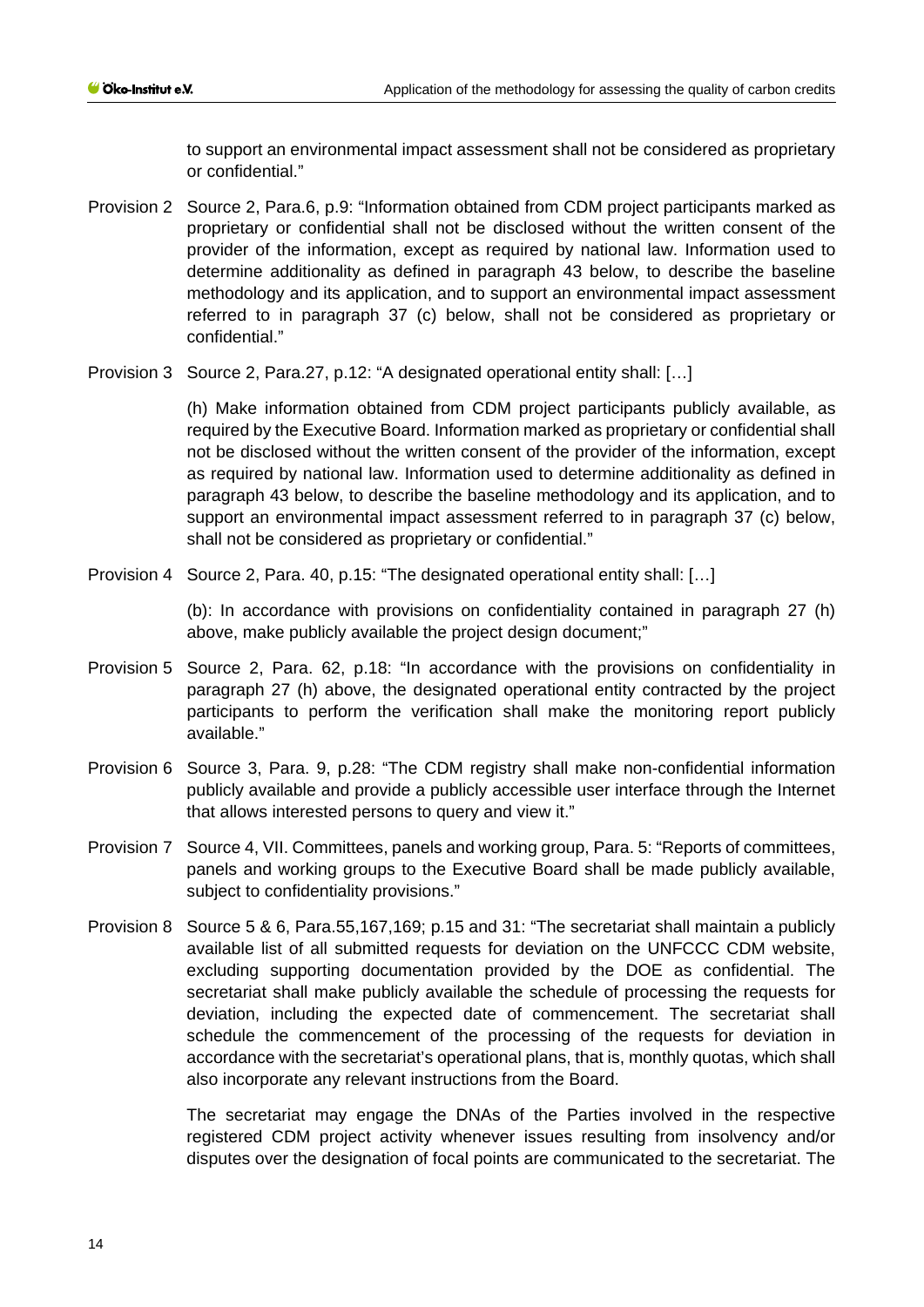secretariat may provide information, subject to the confidentiality of such information, and/or administrative assistance to the DNAs, if so requested by the respective DNAs.

The secretariat shall display indicative information, subject to the confidentiality, on the respective registered CDM project activity page on the UNFCCC CDM website, related to the notifications to the secretariat of issues resulting from insolvency and/or of disputes only in the cases where the forwarding of CERs has been temporarily put on hold pending the resolution of the issues."

#### **Assessment outcome**

No (0 Points).

# **Justification of assessment**

The program requires that all non-confidential information shall be made publicly available, including reports from validation and verification entities, reports of committees, project design documents panels and working groups to the Executive Board etc. No program provisions were located to define what may be considered confidential information. Therefore, the indicator is not fulfilled.

# **Indicator 5.2.10**

### **Relevant scoring methodology provisions**

"The program requires that information related to the determination of the baseline scenario, additionality, or the calculation of emission reductions or removals must be disclosed and cannot be considered confidential."

# **Information sources considered**

1 CDM project standard for project activities. CDM-EB93-A04-STAN. Version 02.0. Document issued on 29 November 2018. Available at [https://cdm.unfccc.int/sunsetcms/storage/contents/stored-file-](https://cdm.unfccc.int/sunsetcms/storage/contents/stored-file-20181221092046526/Reg_stan04v02.pdf)[20181221092046526/Reg\\_stan04v02.pdf.](https://cdm.unfccc.int/sunsetcms/storage/contents/stored-file-20181221092046526/Reg_stan04v02.pdf)

#### **Relevant carbon crediting program provisions**

Provision 1 Source 1, Para. 19, p.9: "Disclose sufficient and appropriate project activity-related information in a truthful manner to allow intended users to make decisions with reasonable confidence. Do not disclose proprietary or confidential information marked as such by project participants without the written consent of the provider of the information, except as required by national law. In this context, information used to determine additionality, to describe the baseline methodology and its application, and to support an environmental impact assessment shall not be considered as proprietary or confidential."

#### **Assessment outcome**

Yes (1 Point).